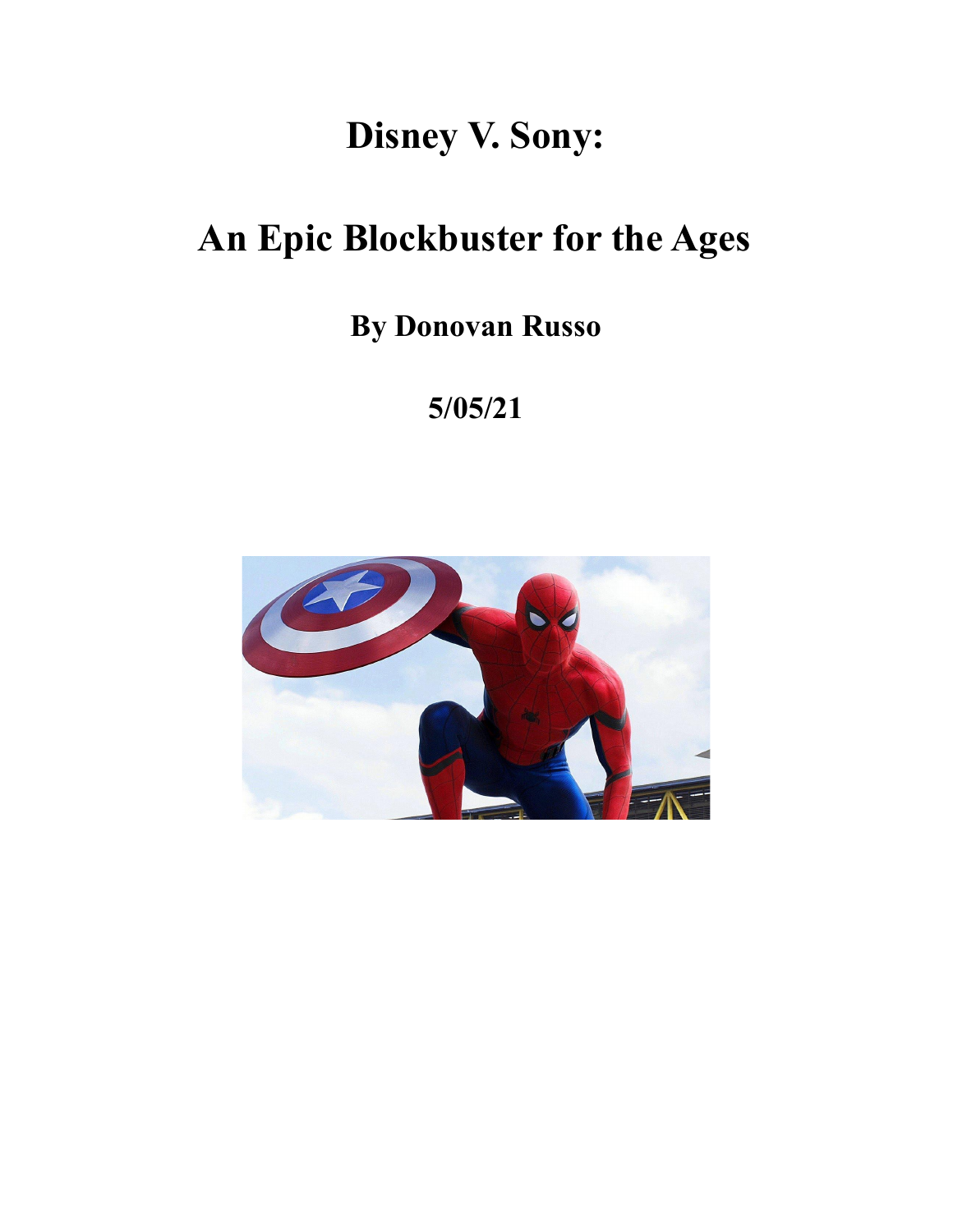#### **Abstract**

A couple of years ago, a deal was struck between Sony Pictures and The Walt Disney Company's Marvel Studios. The agreement would allow the Spider-Man character to appear in Marvel's Cinematic Universe [MCU]. In the years to follow, a young British actor by the name of Tom Holland would take on the beloved- web slinging role, appearing next to the likes of Robert Downey Jr., Chris Evans and several other big stars in multiple Avengers' and solo features. As a result, billions of dollars were generated and the overall consensus could not have been better: Spider-Man whole heartedly belonged in the MCU, interacting in the same cinematic world as his fellow superhero friends. Which is why comic book fandom and Hollywood trades were dumbfounded when it was abruptly announced in 2019 that Spider-Man was no longer allowed to participate in Marvel Studios' films. In this paper, I will discuss the events that lead to this bizarre public battle between Sony and Disney, how it relates back to our class lectures and how this war for intellectual property monopolization inevitably saw itself to fruition. Overall, and as you will see while reading this paper, the very root of this narrative is derived from the art of negotiation; an art form that, indeed, exaggerates itself to the highest degree in arguably the most pompous-narcissistic industrial sector that mankind has to offer: The Entertainment Industry. To conclude, the goal of this essay is to demonstrate the several lessons learned throughout this semester and to do so by discussing what I love most: Big film studios, box office records at stake and well… Superheroes.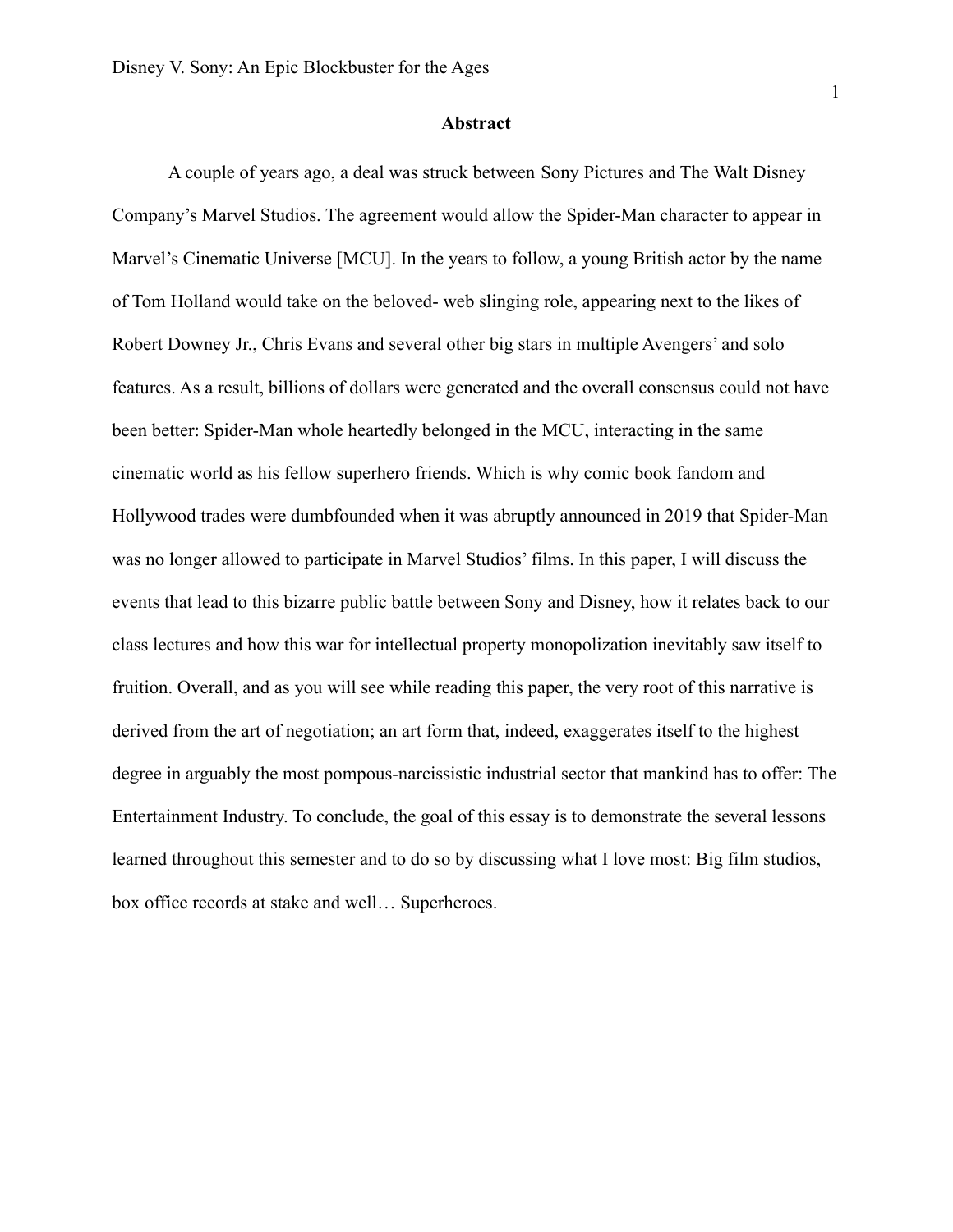## **Introduction**

Before Marvel Entertainment decided to create its studio division in the mid 2000's, the company generated a good portion of its revenue by selling the film rights of its popular characters to other production companies. In 1998, Sony Pictures purchased the film and merchandising rights to the Spider-Man character, although Marvel retained the comic book rights. Basically, the deal stressed that Sony got to keep the rights to the character, as long as they released a Spider-Man movie at least once every five years—the rights would revert back to Marvel if Sony failed to abide by these terms. However, back in 2011, Sony sold the merchandising rights back to Marvel Entertainment, which was now owned by the Walt Disney Company, because Sony was trying to free up capital, due to the company's own financial struggle. At this point, Marvel Studios was not only fully functioning, but they also started to generate billions of dollars at the box office with their popular franchises, like *Iron Man* and *The Avengers*. On the contrary, Sony's *Amazing Spider-Man* series was reaping less and less returns at the box office per film, with 2014's lukewarm *Amazing Spider-Man 2* generating an all time low at the box office for the franchise, grossing just over \$708 million (The Numbers). Therefore, in 2015, Marvel Studios saw Sony's struggles as an opportunity for collaboration, and a deal was struck that would allow Spider-Man to feature in Marvel's films, all while Sony remained in charge of the creative direction, marketing and distribution of the character (Q.Stanford, 2021).

| Spider-Man Film                           | <b>Global Box Office Earnings</b> |
|-------------------------------------------|-----------------------------------|
| <i>Spider-Man</i> (2002, Sony Pictures)   | \$821 million                     |
| <i>Spider-Man 2 (2004, Sony Pictures)</i> | \$794 million                     |
| <i>Spider-Man 3 (2007, Sony Pictures)</i> | \$894 million                     |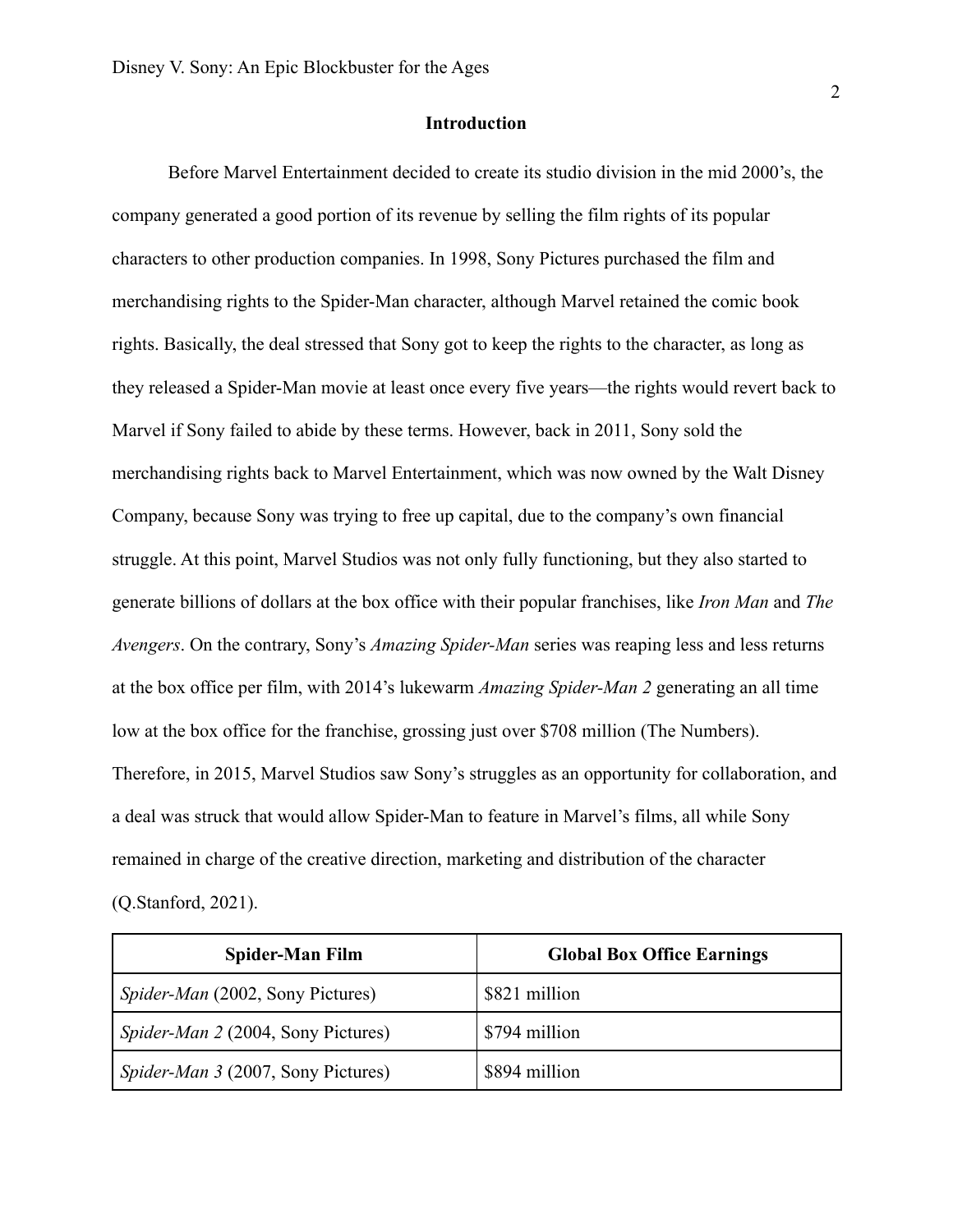| <i>The Amazing Spider-Man (2012, Sony)</i>                      | \$757 million |
|-----------------------------------------------------------------|---------------|
| <i>The Amazing Spider-Man 2 (2014, Sony)</i>                    | \$708 million |
| Spider-Man: Homecoming (2017, Sony/<br>Disney-Marvel)           | \$880 million |
| <i>Spider-Man: Far From Home (2019, Sony/</i><br>Disney-Marvel) | \$1.1 billion |

*Chart via The Numbers.com*

#### **Each Studios' Goals**

The initial deal between Sony and Disney, in which Disney and Marvel only really profited from the merchandising of the Spider-Man IP, had provided the "House of Mouse" with just 5% of the first dollar gross on the new Spider-Man films (J.Hazelton, 2019). However, and as the chart above exemplifies, 2017's *Homecoming* and 2019's *Far From Home* were monster hits for Sony—with the latter being the highest grossing Spidey flick ever at the box office, although it was Marvel—not Sony—who predominantly took the lead on both respective productions. Additionally, it should be noted that part of the reason the new Spider-Man movies were so profitable was because they were both follow ups to huge Disney-Marvel features: 2016's *Captain America: Civil War* and 2019's *Avengers: Endgame*. Moreover, Marvel was also incorporating its popular characters, like Robert Downey Jr.'s *Iron Man* and Samuel L. Jackson's *Nick Fury,* into the rebooted Spider-Man franchise. Hence, between acquiring all of 20th Century Fox's Marvel IP (X-Men, Fantastic Four, etc) while also balancing existing movie franchises (Thor, Black Panther, etc), it just did not make much fiscal sense for the relationship to continue this way if Disney and Marvel would just be accumulating 5% of the box office revenue for future Spider-Man films—especially when considering the fact that the company was also in the midst of launching their new streaming service, Disney Plus.

3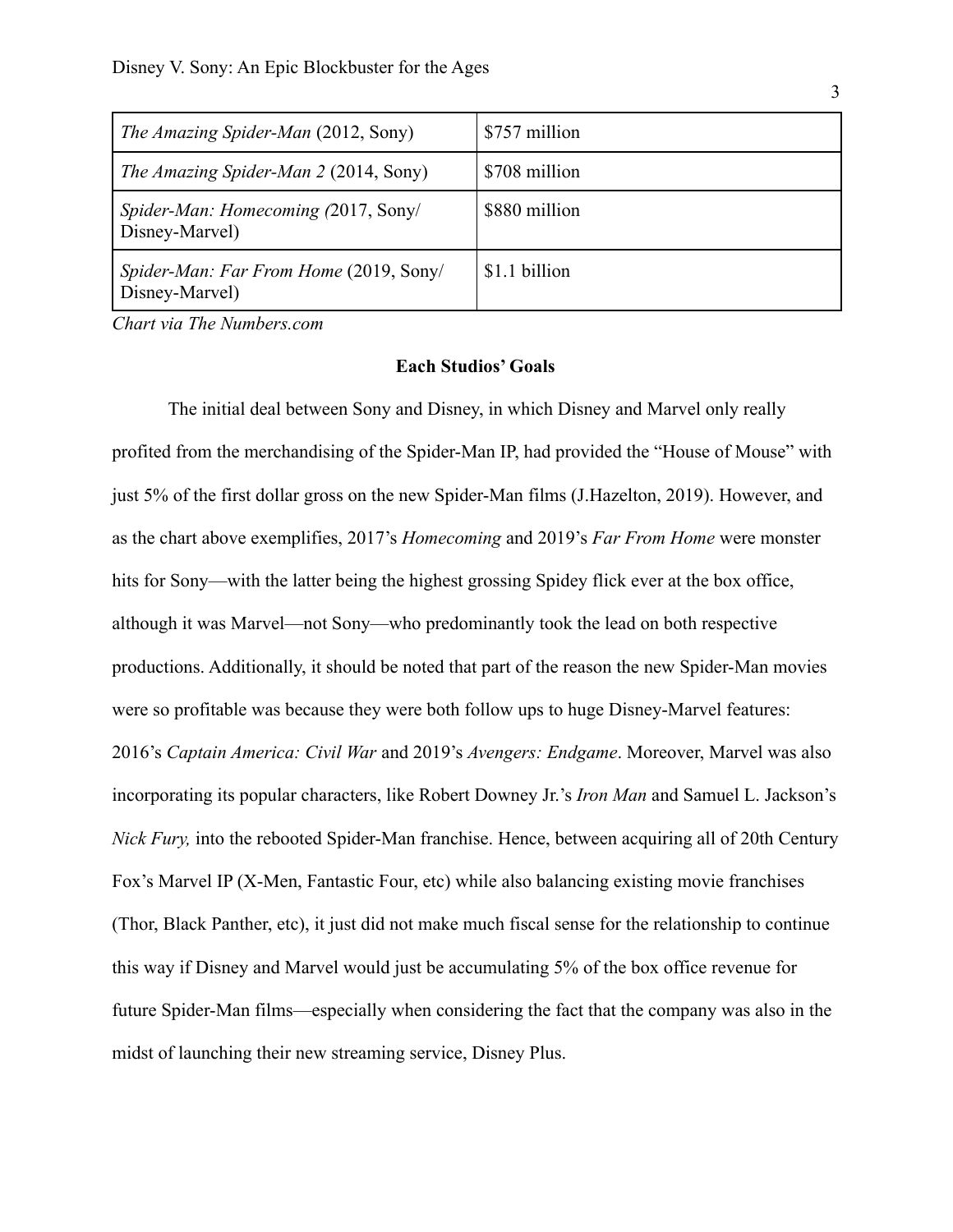As a result, Disney proposed a 50-50 co-financing deal to Sony, whereas both studios would equally put up the money needed to make these Spider-Man movies, but would split the box office revenue in half. However, knowing that the character was too valuable to their organization, Sony downright refused the deal. When discussing their rejection, box office analyst Jeff Block stressed, "Sony's playing a little hardball right now, ... and they have every right to do so, considering the deal Disney offered is a joke," (S.Whitten, 2019). After many months of public scrutiny and drama—which this paper will break down—Sony and Disney came to a new agreement: Disney and Marvel would receive 25% of the box office revenue for 2021's *Spider-Man: No Way Home*, but will have to put up a quarter of the film's respective budget. Moreover, Disney is allowed to utilize the Spider-Man character for a future non-Sony project, similar to the character's appearances in the most recent Avenger movies. Additionally, Sony is now allowed to feature this specific version of Spidey in their Marvel spin-off movies, like the *Venom* and *Morbius* franchises—which Disney would not allow Sony to do under their original contract, as they did not want the MCU to be associated with those motion pictures (T.Bacon, 2019).

#### **Bargaining Style**

When the news leaked that there was an apparent fallout between Disney and Sony, both studios took different approaches to responding. Specifically, Sony took a public approach and released a statement that said, "We are disappointed, but respect Disney's decision not to have him [Kevin Feige, President of Marvel Studios] continue as a lead producer of our next live action *Spider-Man* film. We hope this might change in the future, but understand that the many new responsibilities that Disney has given him – including all their newly added Marvel properties – do not allow time for him to work on IP they do not own," (J.Hazelton, 2019).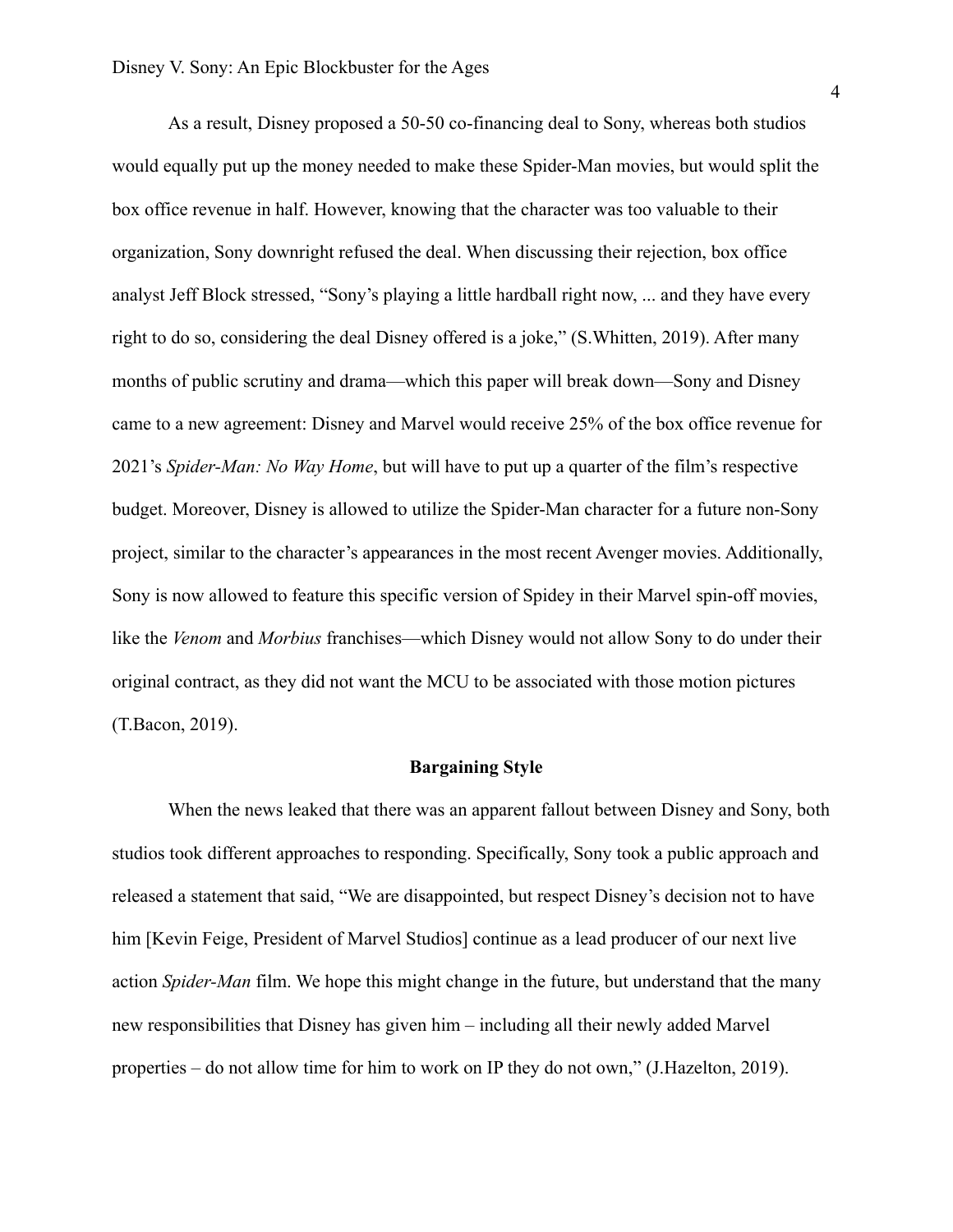Undoubtedly, Sony used this press release as an opportunity to put all of the blame on Disney, stressing that it was their "decision" and that Feige was no longer able to work on the Spider-Man films. Overall, the goal was to depict Disney as the antagonist throughout this negotiation, all while Sony wanted to claim their innocence to their cherished consumers. Meanwhile, Disney and Marvel refused to comment on the matter, which only made the outside world more curious over the company's viewpoint on it all. With that being said, and despite Sony's attempt to look like the good guy, consumers were still furious that they were not willing to meet Disney's greedy demands, as they desperately wanted to continue to see Spider-Man interact with other MCU characters.

### **Authority and Leverage**

Because of the mass devotion that fans have for Marvel Studios and the freedom that Disney has given Marvel to operate, it is paramount to discuss the absolute leverage that the organization had throughout this negotiation. Dating all the way back to 2008, Marvel Studios put themselves on a journey that would not only generate billions of dollars in revenue, but would break box office records, establish new cinematic trends for competing studios to follow (including Sony) and would completely revolutionize pop culture with the likes of *Black Panther* and *Captain Marvel,* which looked to destigmatize racism and sexism. Diving more deeply into these claims, Marvel Studios was the first to create a shared universe amongst its characters, which now spans across over twenty movies and multiple television shows. Furthermore, 2018's *Black Panther,* which features a predominately African American cast, was the first ever comic book movie to be nominated for Best Picture at the Academy Awards. And lastly, 2019's *Avengers: Endgame* broke the all time box office record, as it accumulated well over \$2.7 billion worldwide (The Numbers). Therefore, it is not a shocker to learn that when the news broke that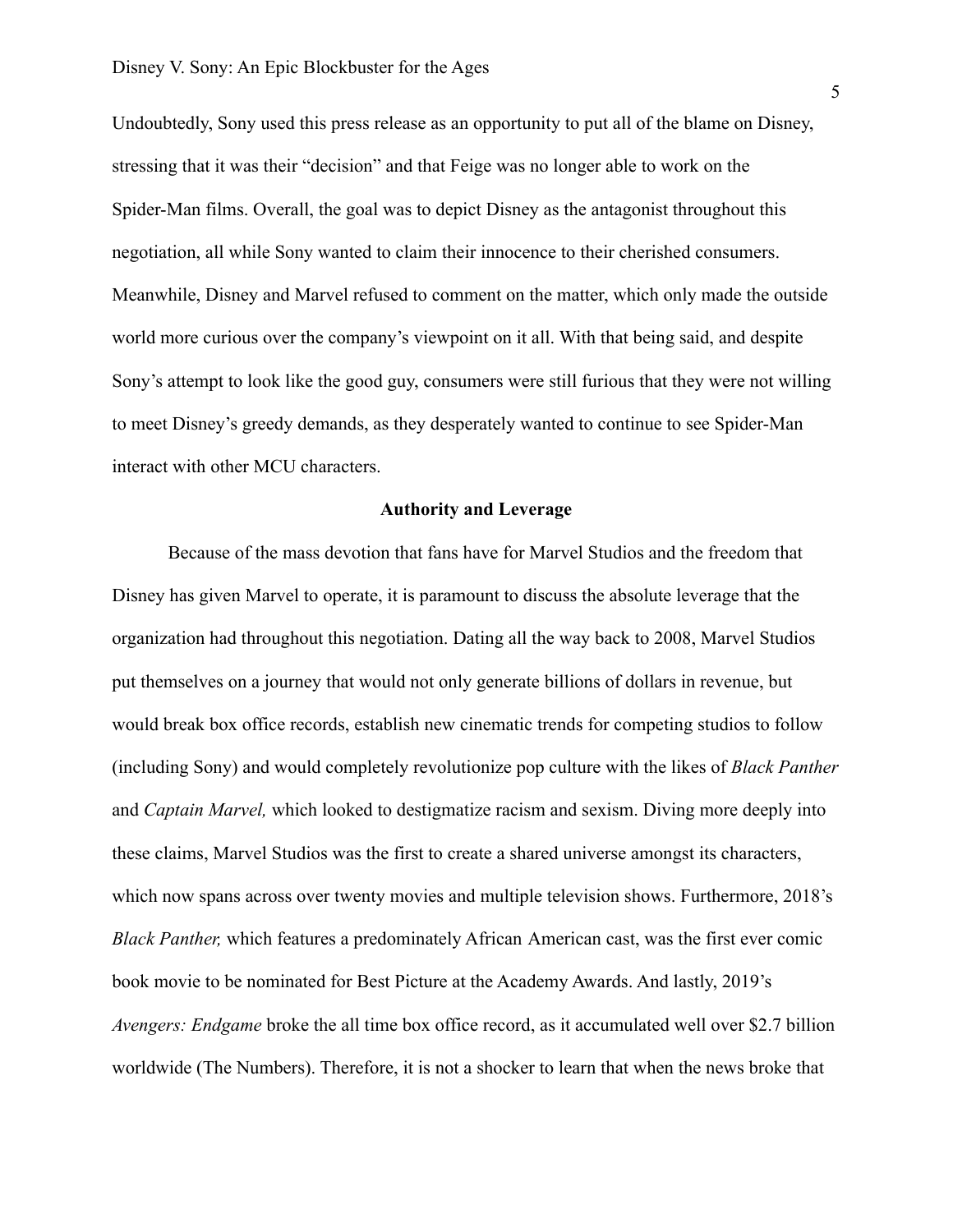Sony would no longer allow Marvel to utilize its Spider-Man intellectual property, multiple protests at Sony's New York office—with over 16,000 fans signed up— were planned (D.Libbey, 2019). Hence, even if Disney was being too greedy with their respective demands for a new deal, comic book fans did not care; they wanted Spider-Man's story in the MCU to continue and they did not care how much it would cost.

| <b>Top Grossing MCU Films</b>                 | <b>Worldwide Gross</b> |
|-----------------------------------------------|------------------------|
| <i>Avengers: Endgame, 2019 (Disney)</i>       | \$2.7 billion          |
| <i>Avengers: Infinity War</i> , 2018 (Disney) | \$2 billion            |
| <i>The Avengers</i> , 2012 (Disney)           | \$1.5 billion          |
| <i>Avengers: Age of Ultron, 2015 (Disney)</i> | \$1.3 billion          |
| <i>Black Panther</i> , 2018 (Disney)          | \$1.3 billion          |

*Chart via The Numbers.com*

However, despite the critical acclaim that Marvel Studios has received, the company's success did not mean that Sony had zero leverage throughout this negotiation. When discussing the importance of the Spider-Man character, media influencer Jeremy Conrad explained, "Spider-Man is a normal person thrust into spectacular situations and [he has] amazing powers, and people can identify with him," (D.Russo, 2020). Adding on to Conrad's statement, Spider-Man's box office numbers justify how mighty his presence can be—even without the involvement of Marvel Studios. As the chart on pages two and three highlight, the Sony based Spider-Man movies have grossed as high as \$894 million with 2007's *Spider-Man 3* (which was an all time box office record for the franchise until 2019), and only as low as \$708 million with 2014's *Amazing Spider-Man 2*—which, by all means, is nothing to sulk over (The Numbers). Therefore, it was not as if Sony needed Disney and Marvel Studios involved to make money off of these movies. Indeed, Marvel and Disney had rejuvenated the franchise, especially with the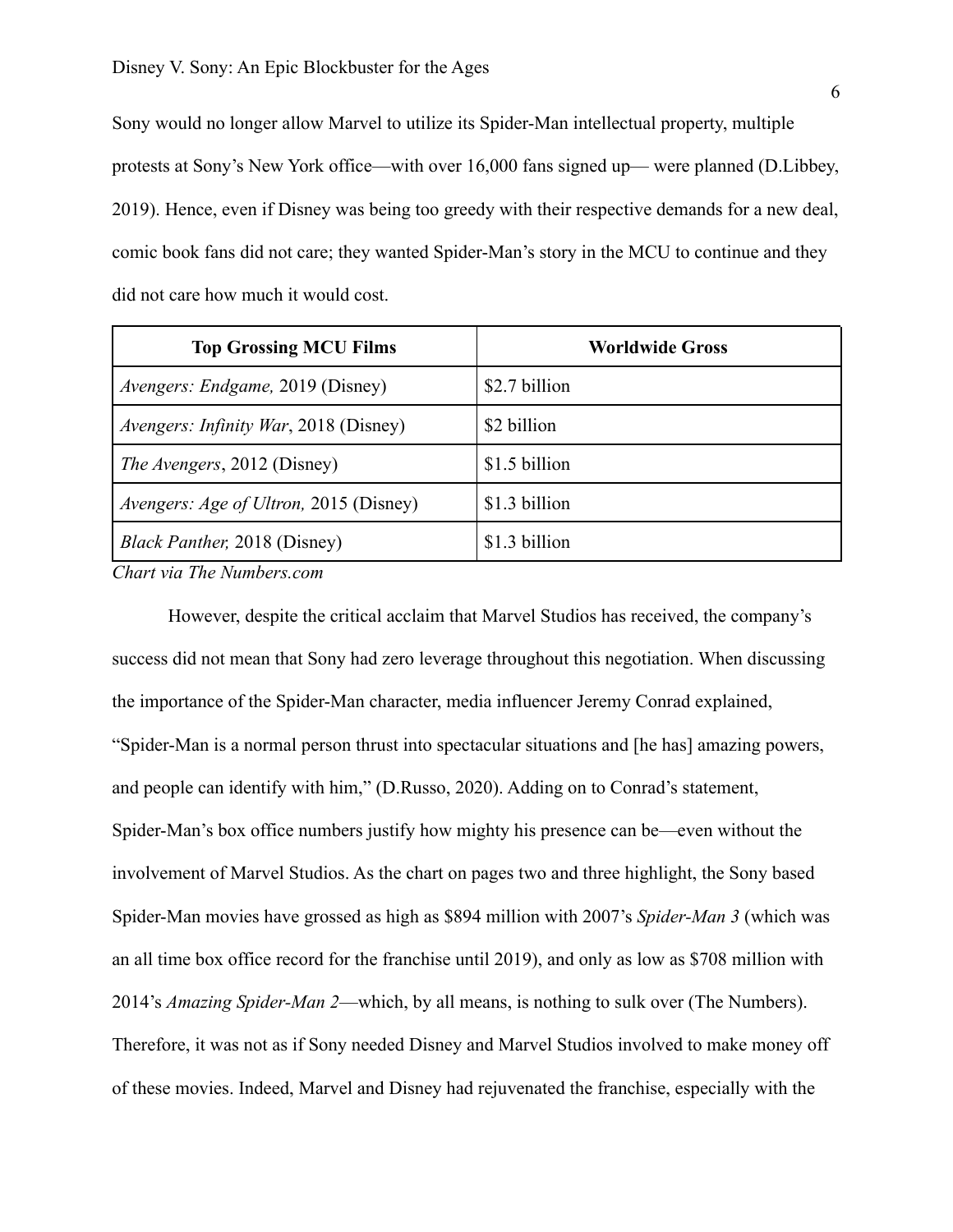success of 2019's *Spider-Man: Far From Home*, but as box office analyst Shawn Robbins put it, "Spider-Man has proven to be one of the most lucrative franchises in history," with or without Disney (D.Russo, 2020).

Moreover, feeling inspired by what Marvel Studios was able to do with its library of superheroes, Sony wanted to create its own cinematic universe for Spider-Man. This would give supporting characters in the Spider-Man catalogue their own solo outings, eventually developing into huge-Avengers-like crossovers that feature the webslinger, himself. But unfortunately, and as mentioned earlier, Marvel and Disney prohibited Sony from associating Spider-Man with these spin-off movies, as they did not want their sacred brand to be associated with whatever the company had in mind. Yet 2018's *Venom*, which was a motion picture about the infamous Spider-Man villain of the same name, accumulated over \$850 million globally at the box office (The Numbers). With that being said, the success of *Venom* confirmed two facts for Sony: First, there is still a need in the marketplace for Spider-Man IP that does not involve Disney. Second, and perhaps more importantly, millions (if not billions) of dollars would be left on the table if they bowed down to Disney, not allowing Spider-Man to participate in this new universe they had created—just imagine how much more revenue could have been generated if Spider-Man was allowed to feature in *Venom*. When discussing the popularity of the Spider-Man catalogue, comic book insider Daniel Richtman emphasized that "Spider-Man has the best and most well known Rogues Gallery beside Batman," (D.Russo, 2019). Meaning, whether Sony worked with Disney or not, corporate executives were bullish on the future profitability of Spider-Man movies.

## **Relationships**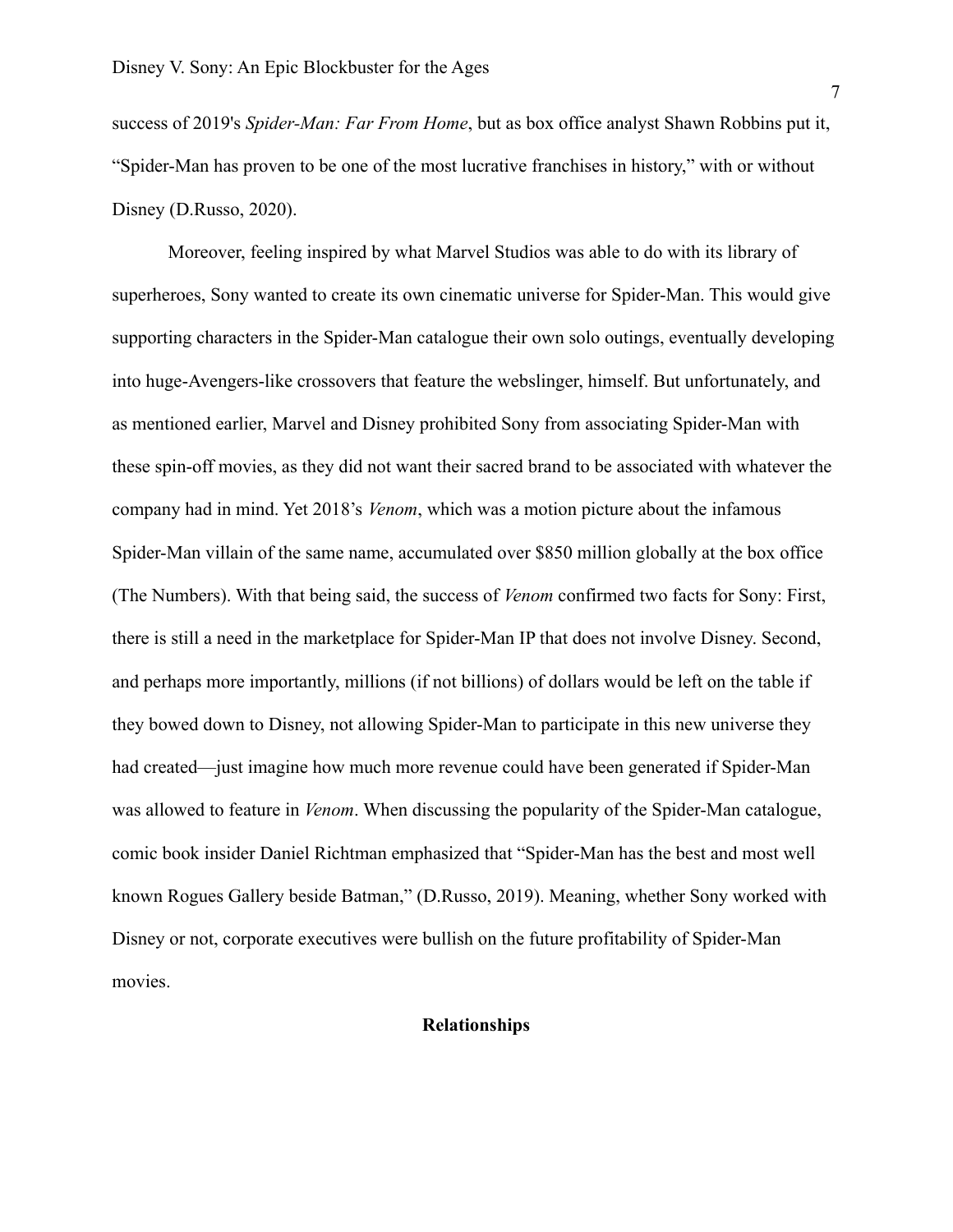At the end of the day, what got this feud resolved was the influential relationships between the respective parties involved. Most importantly, Tom Holland, the actor who currently plays Spider-Man, personally called then Disney CEO, Bob Iger, asking for him to try and make amends with Sony after their joint venture with the intellectual property fell apart. When discussing his interaction with Iger, Holland explained, "I was really emotional because I felt like it was all coming to an end... the future of Spider-Man was very bright," (S. Drury, 2019). Truly, Holland relied on his vulnerability and humanness to connect with Iger, which were likely traits that were missing from this whole debacle in the first place. Having said that, when Iger discussed the dialogue he had with the young actor, he recalled, "I think I said to him, 'Stand by' or 'Trust me. I will try.' I immediately got on the phone afterward and started trying," (J. Riddlehoover, 2019). In short, Holland's willingness to remove his ego from the equation and to solely focus on the movies Sony and Disney made together, what it had all meant to him, as well as just how exciting the future can be for the franchise, was enough to convince Iger to reach out to Sony again—which inevitably lead to a new agreement.

Furthermore, the involvement of Marvel Studios' Kevin Feige and Sony's Amy Pascal should also be noted. To explain, Feige is the President and Chief Creative Officer at Marvel Studios and Pascal is a lead producer at Sony, who predominantly oversees the company's comic book blockbusters. When discussing the completion of a new agreement between Disney and Sony, Feige responded by saying, "I am thrilled that Spidey's journey in the MCU will continue, and I and all of us at Marvel Studios are very excited that we get to keep working on it," (C. Bonomolo, 2019). Additionally, Pascal highlighted that, "This has been a winning partnership for the studios, the franchise and the fans and I'm overjoyed it will continue," (C. Bonomolo, 2019). To piggyback off of Pascal's comments, although each studio would more than survive if a new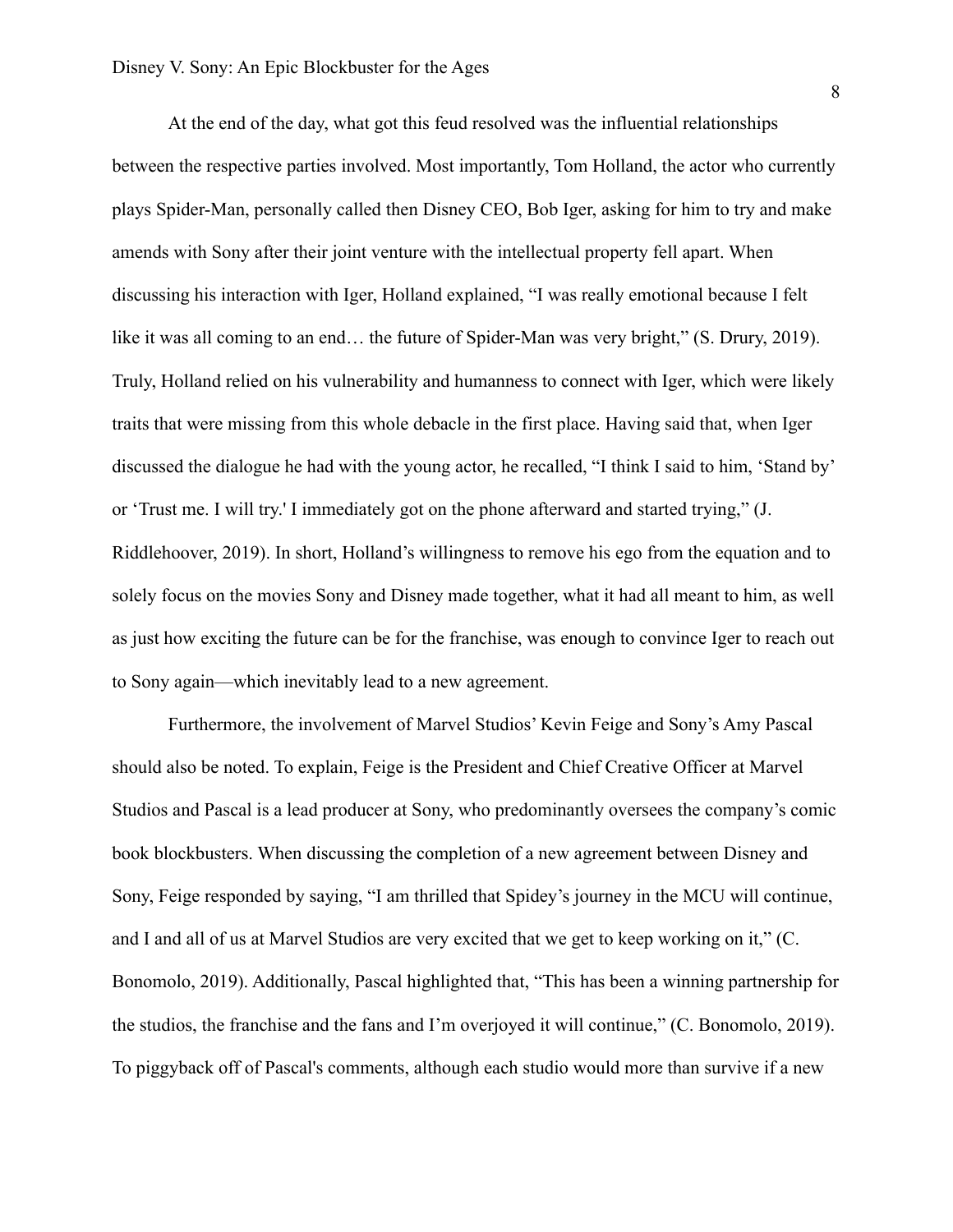deal was not agreed upon, this absolutely has been a winning partnership for both organizations and the potential for profitability has never been greater. This is because the combined catalogue of characters and stories that both Marvel and Sony can utilize for these Spider-Man movies is incredible. For example, 2021's *Spider-Man: No Way Home* will not only feature Marvel's Benedict Cumberbatch, who plays Doctor Strange in the MCU—his 2016 solo feature grossed over \$676 million globally at the box office (The Numbers)—but also Jamie Foxx's Electro from *The Amazing Spider-Man 2* and Alfred Molina's Doctor Octopus from 2004's *Spider-Man 2*; combined, these two Spider-Man movies accumulated over \$1.5 billion worldwide at the box office, respectively (The Numbers).

#### **Closing Remarks**

This was a negotiation that was fueled by egoism, leverage and good ol fashion Hollywood drama. Undoubtedly, it fiscally makes more sense for Sony and Disney to work together, enabling Marvel Studios to include Spider-Man in future projects. Especially since Marvel no longer has the likes of Robert Downey Jr. (Iron Man) or Chris Evans (Captain America) to work around, as their contracts have come to fruition, as well as Chadwick Boseman (Black Panther), who tragically passed away last summer. Therefore, by putting Tom Holland and his Spider-Man act at the forefront of the MCU, Marvel will have a much easier time introducing new characters that can carry future stand alone projects; just like *Captain America: The Winter Soldier* did for Anthony Mackie (The Falcon) and Sebastian Stan's (The Winter Soldier) characters, as they now have a new show out on Disney Plus called *The Falcon and the Winter Soldier.* Moreover, if Sony is able to get Marvel characters—in addition to Spider-Man—in future Venom, Morbius, or other comic book movies, it could only add box office value.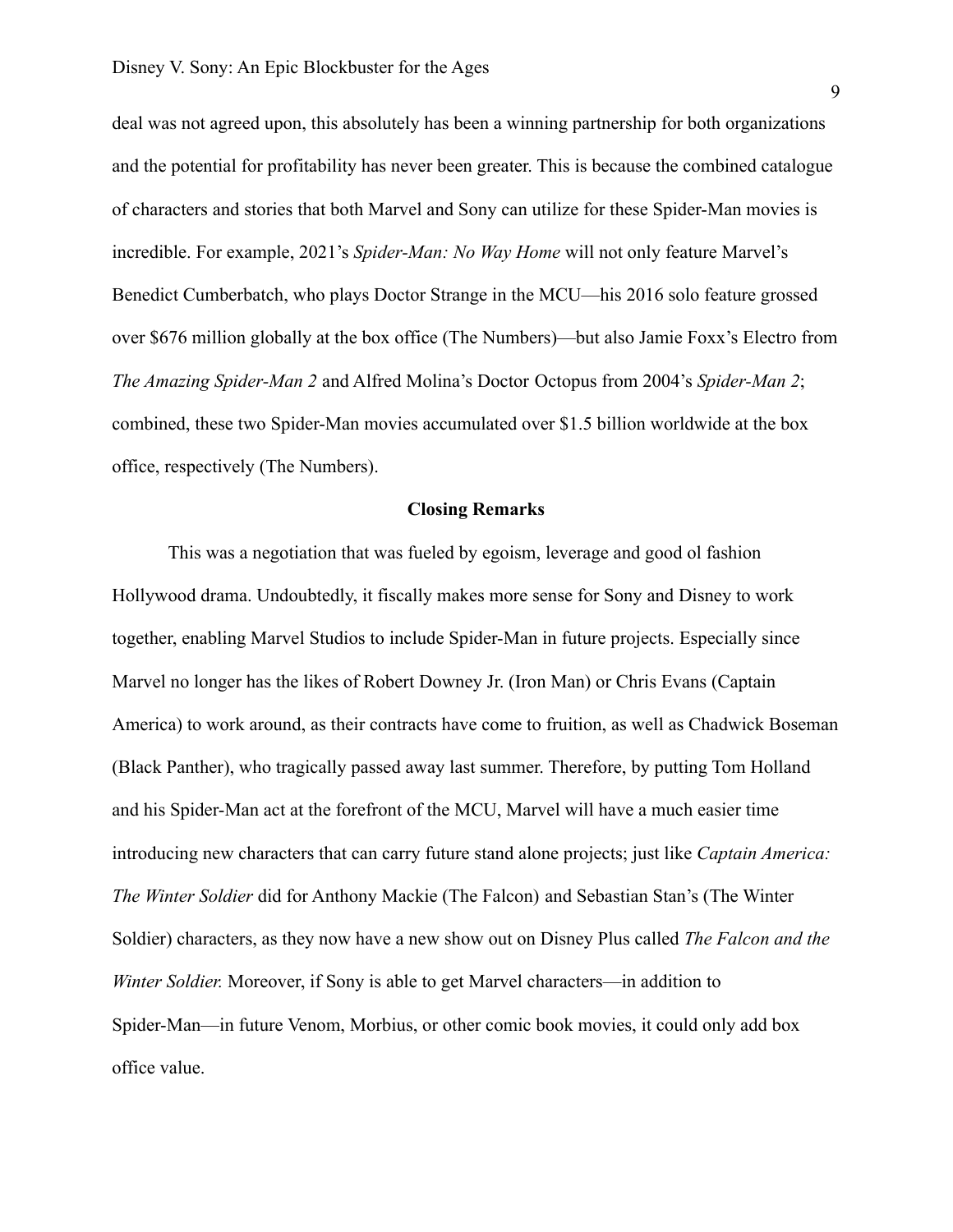However, while it all sounds like a win-win scenario, the future of the

Disney-Marvel-Sony relationship is unknown. When discussing the relationship, journalist Thomas Bacon wrote, "There's a crucial difference between this latest Spider-Man deal and the one reached in 2015. That original agreement promised an entire range of Spider-Man blockbusters, whereas this one covers only two films [A solo Spider-Man project and an untitled Marvel Studios movie]. It's unclear what Marvel and Sony intend once those two movies have been made; will the studios return to the negotiating table, or are they finding a way to wind this partnership down?" (T.Bacon, 2019). Overall, the future of Spider-Man's relationship with Disney will likely be determined by an array of factors: The box office revenue generated from the next film, *Spider-Man: No Way Home* (which may be compromised because of the pandemic), the critical acclaim received for the movie, Tom Holland's willingness to sign a new deal, Sony's ambition to sign him to a multi-million dollar contract, as well as the studio's interest in developing a Miles Morales-Spider-Man film—a bi-racial version of the character—which could very well sideline Holland, or at least downsize him to that of a supporting role within the franchise.

If I were a guessing man, I would say that Disney and Sony will find a way to extend their respective relationship. Especially considering the fact that an agreement was recently put in place that would allow Disney's streaming service, Disney Plus, to stream Sony's Marvel movies on its platform. Therefore, consumers will likely see Spider-Man fighting alongside The Avengers for a long time, but if that is not the case, we can at least hope for another studio feud to keep us entertained.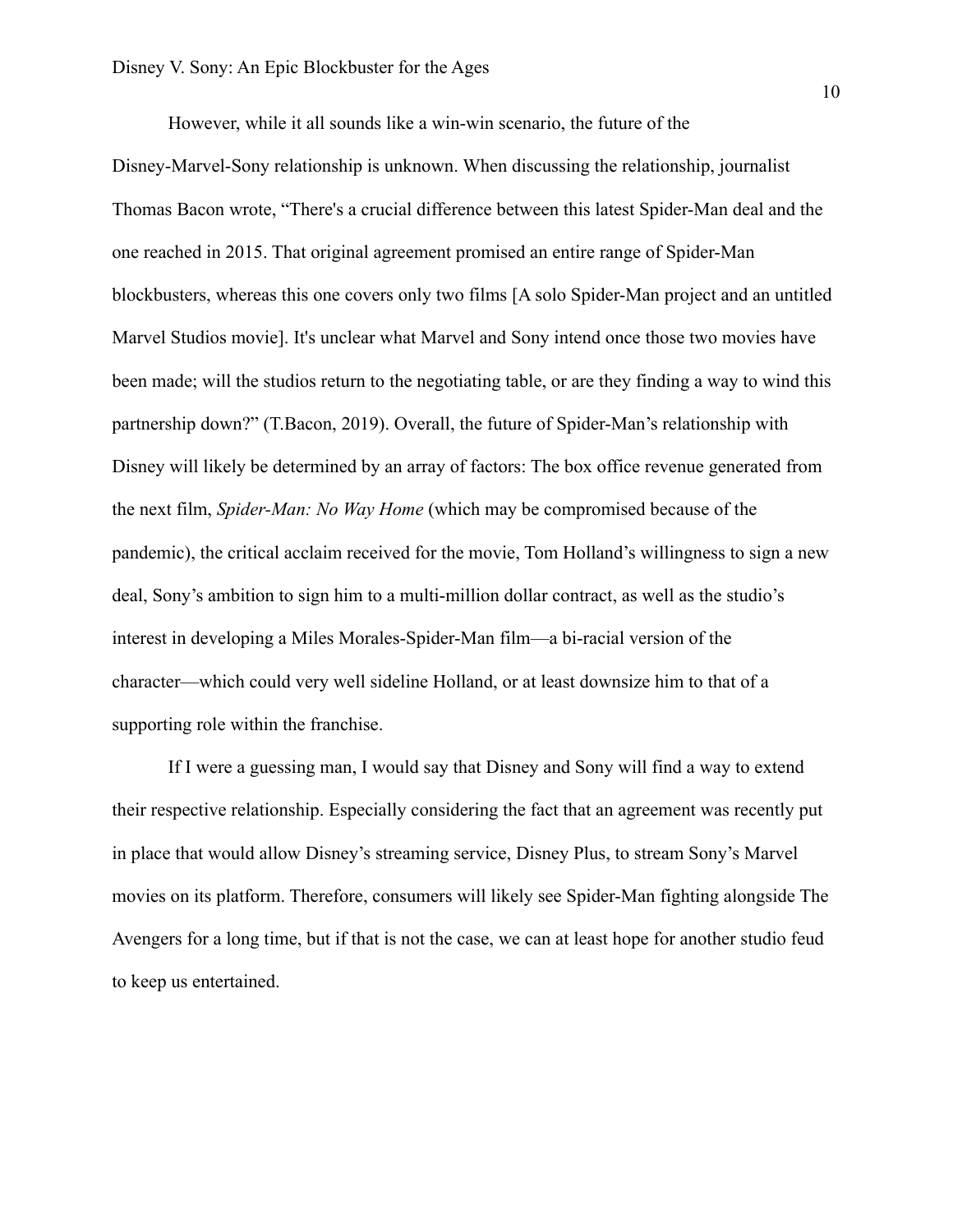# **References**

Bacon, T. (2019, October 02). Sony & MARVEL'S NEW Spider-Man Deal Explained. Retrieved April 12, 2021, from <https://screenrant.com/spiderman-sony-marvel-deal-explained/>

Drury, S. (2019, December 05). Tom Holland Says Pub phone call With Disney CEO Bob Iger helped SAVE 'SPIDER-MAN'. Retrieved April 12, 2021, from [https://www.hollywoodreporter.com/live-feed/tom-holland-says-pub-phone-call-disney-ceo-bob](https://www.hollywoodreporter.com/live-feed/tom-holland-says-pub-phone-call-disney-ceo-bob-iger-helped-save-spider-man-1259766)[iger-helped-save-spider-man-1259766](https://www.hollywoodreporter.com/live-feed/tom-holland-says-pub-phone-call-disney-ceo-bob-iger-helped-save-spider-man-1259766)

Hazelton, J. (2019, August 21). Sony and Disney at odds OVER 'Spider-Man' Films finance deal. Retrieved April 11, 2021, from [https://www.screendaily.com/news/sony-and-disney-at-odds-over-spider-man-films-finance-deal/](https://www.screendaily.com/news/sony-and-disney-at-odds-over-spider-man-films-finance-deal/5142119.article) [5142119.article](https://www.screendaily.com/news/sony-and-disney-at-odds-over-spider-man-films-finance-deal/5142119.article)

Libbey, D. (2019, August 23). Spider-Man fans are planning a protest on SONY'S lot after split with marvel. Retrieved April 12, 2021, from [https://www.cinemablend.com/news/2478538/spider-man-fans-are-planning-a-protest-on-sonys-l](https://www.cinemablend.com/news/2478538/spider-man-fans-are-planning-a-protest-on-sonys-lot-after-split-with-marvel) [ot-after-split-with-marvel](https://www.cinemablend.com/news/2478538/spider-man-fans-are-planning-a-protest-on-sonys-lot-after-split-with-marvel)

Marvel cinematic universe franchise box office history. (n.d.). Retrieved April 12, 2021, from <https://www.the-numbers.com/movies/franchise/Marvel-Cinematic-Universe#tab=summary>

Ridlehoover, J. (2019, December 20). Disney CEO Bob Iger opens up about Tom Holland's Drunk Spider-Man Call. Retrieved April 12, 2021, from <https://www.cbr.com/spider-man-iger-elaborates-drunk-call-tom-holland/>

Russo, D. (2019, August 20). Sony has big plans For Spider-man cinematic universe, but a KEY hero is unavailable: Spidey. Retrieved April 12, 2021, from [https://www.cnbc.com/2019/03/24/sonys-plan-for-spider-man-cinematic-universe-lacks-a-hero-s](https://www.cnbc.com/2019/03/24/sonys-plan-for-spider-man-cinematic-universe-lacks-a-hero-spidey.html) [pidey.html](https://www.cnbc.com/2019/03/24/sonys-plan-for-spider-man-cinematic-universe-lacks-a-hero-spidey.html)